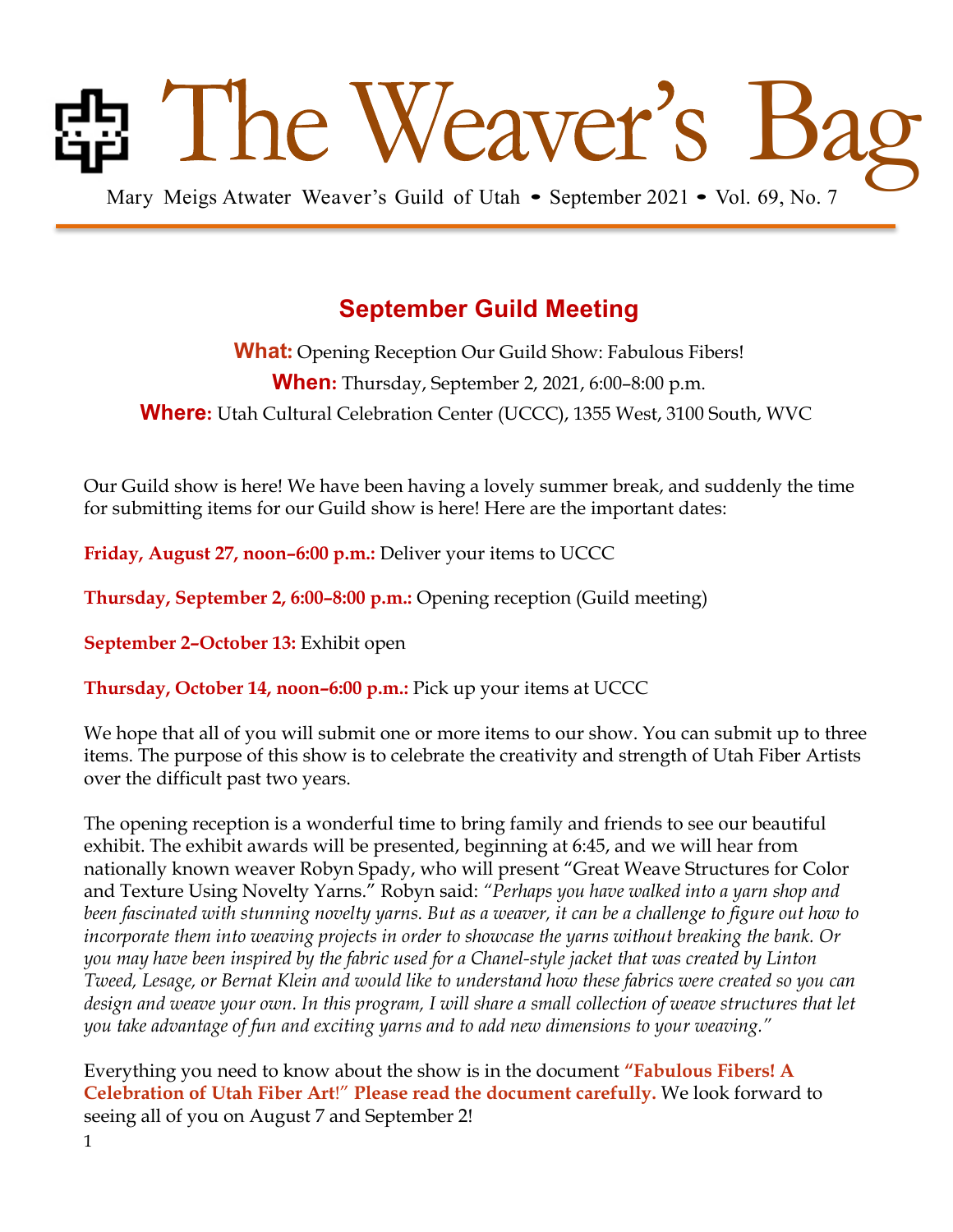# **Awards and Awards Criteria for the Guild Show**

- **Functional:** 1<sup>st</sup>, 2<sup>nd</sup>, 3<sup>rd</sup> place and honorable mention
- **Non-Functional:** 1<sup>st</sup>, 2<sup>nd</sup>, 3<sup>rd</sup> place and honorable mention
- **Judge's Choice:** All techniques are eligible for this award
- **Lorna Taylor Award:** Awarded to a member of MMAWG. The piece should show excellence in execution and innovation in design
- **Craftsmanship Award:** Awarded to a piece that is not an original design or was made in a workshop

**Handweavers Guild of America:** "Must be limited to a work of handweaving, spinning, basketry, dyeing or related fiber arts. Must embody unique interpretation; demonstrate a fresh, individual approach, and express personal creativity. Must demonstrate excellence in technical skills."

**Complex Weavers Award:** "This award is to be given for excellence in weaving a piece original in both design and execution with complex interlacement of threads and fibers beyond plain weave. Workshop samples, kits or pieces woven under supervision or taken from published works are not eligible.

**Surface Design Award of Excellence**: "Surface design encompasses the coloring, patterning and structuring of fiber and fabric. This involves the creative exploration of processes such as dyeing, painting, printing, stitching, embellishing, quilting, weaving, knitting, felting and paper making. Award winners should demonstrate creativity, originality, innovation and excellence of design and technique."

**American Tapestry Alliance Award of Excellence:** "Each tapestry to be considered must meet Ata's definition of tapestry: a handwoven, weft-faced fabric with discontinuous weft. The juror may select the most deserving tapestry based on excellence in design, creative imagery, technical execution and the useage of color."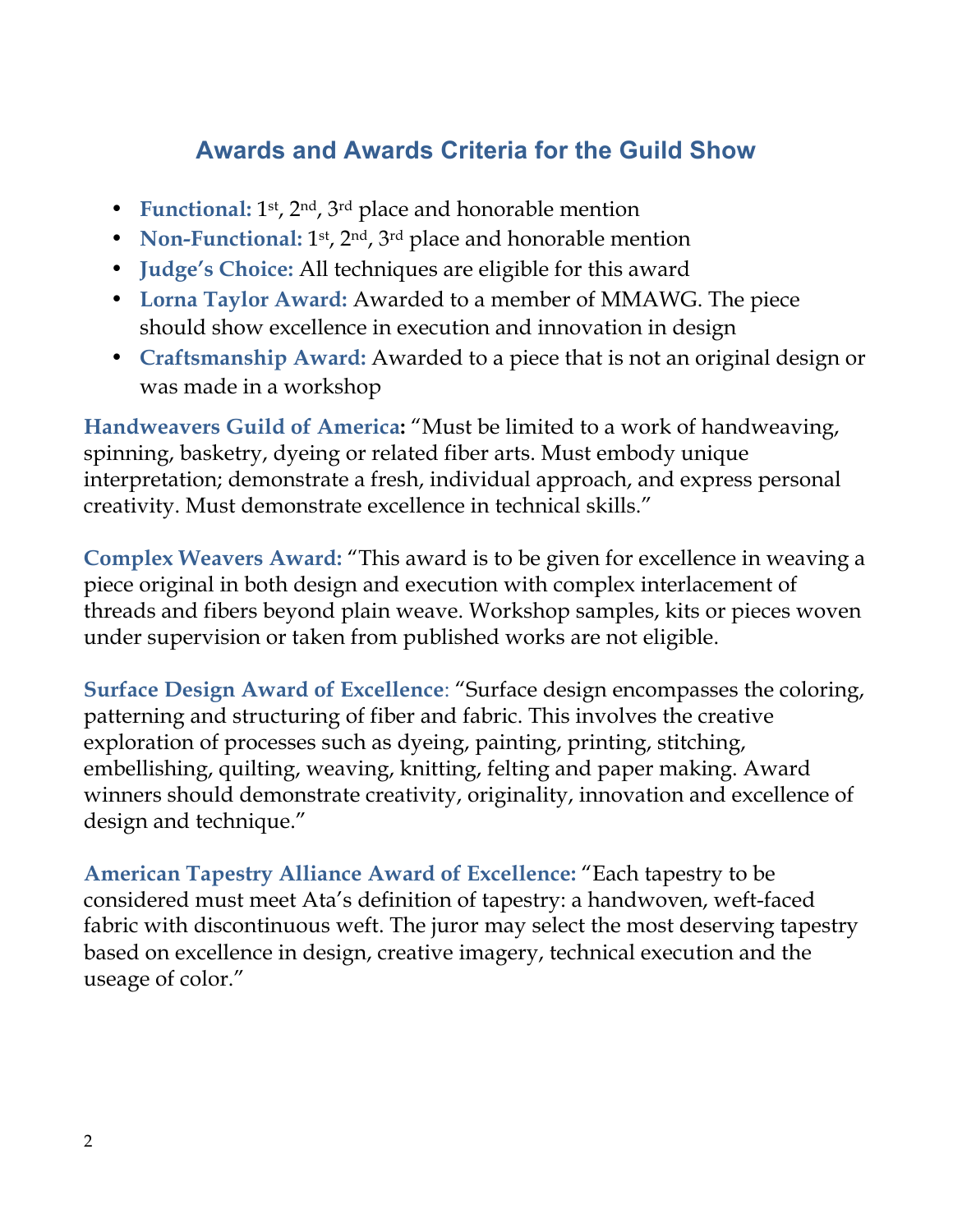# **President's Message**

This is my first message as president of the Mary Atwater Weaver's Guild. I hope the next two years will be a learning and growing experience, not just for me, but for the whole Guild. Our first meeting will be on September 2, the opening of the Fabulous Fibers show. I hope everyone is planning on entering something in the show. More variety in the entries makes for a better show and an exhibit of which we can be proud. Robyn Spady will also be giving a talk that I am sure we will all enjoy.

In conjunction with the show, Robyn Spady will also be conducting a workshop on Thursday, Friday, and Saturday, September 2, 3, and 4. If you haven't already, I hope you will sign up as this is a wonderful opportunity to learn from a nationally known weaving teacher.

I hope you are excited about the coming year, and I look forward to seeing you on Thursday, September 2, at 6:00, at the Utah Cultural Celebration Center (UCCC), 1355 West, 3100 South, WVC. *Beth Myrer, Guild President* 



# **Getting to Know Ping Chang**

Talking with Ping Chang is like talking to a friend you didn't know you had. She is warm and kind and finds happiness in the simple things. She is a behind the scenes kind of person—always helping, always doing something good. Ping has been serving as the membership secretary for the MMAWG.

Born in Malaysia, she wanted to see the world. She met and married her husband in London, England, where they both attended college. Ping majored in math and worked as a computer programmer for an insurance company for about 10 years. And then Ping found a full-time job raising her two sons. Her husband's work brought them to the United States. They lived in Maryland and California before finding their "spot" in Sandy, Utah. They have lived here for over 20 years and plan to stay.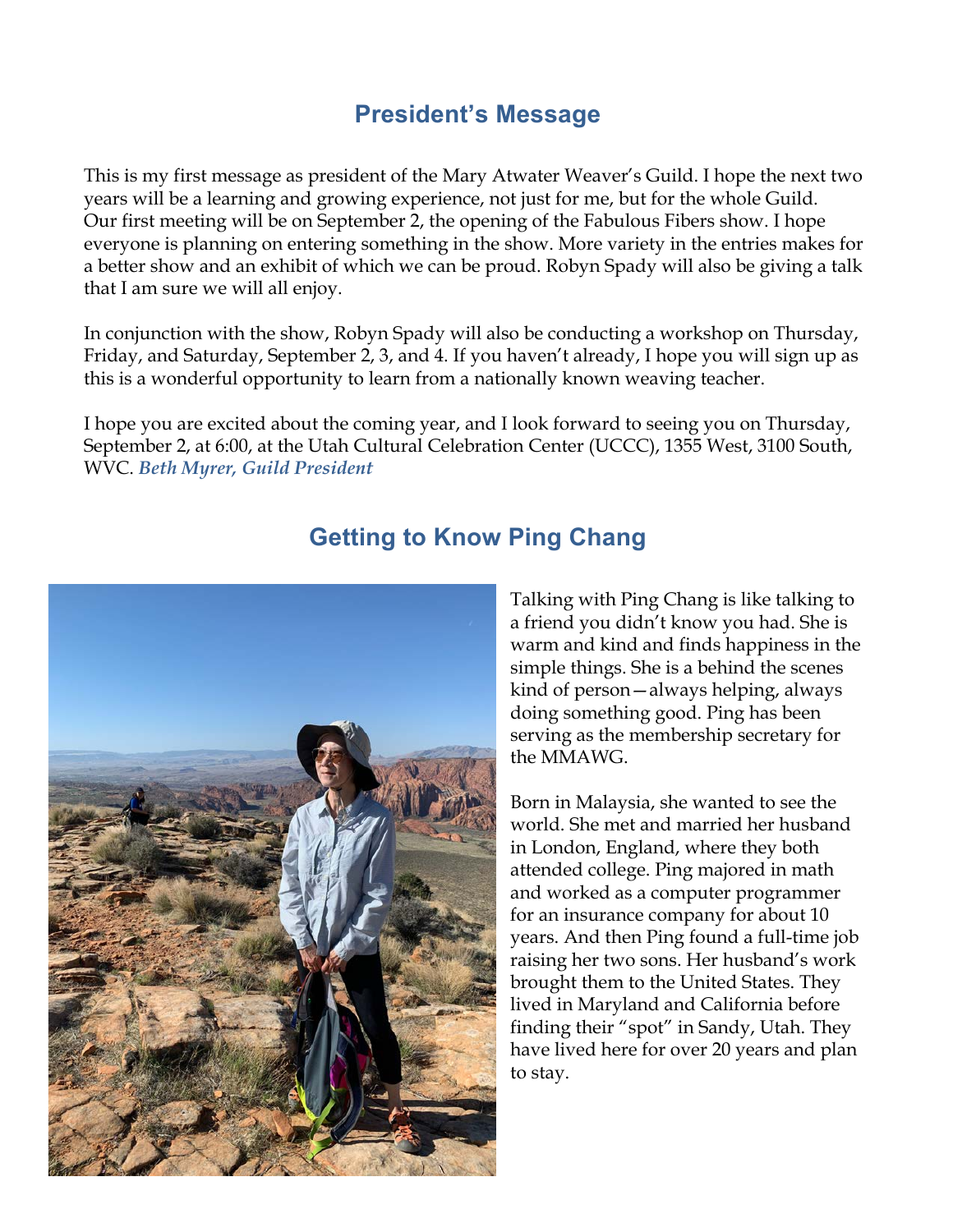How did Ping find her way into the weaving world? Her really good friend and neighbor, Mimi Rodes. With a smile in her voice, Ping said, "Mimi is always encouraging me and even challenging me to start a new project or to try new things. Good friends enrich your life!" Ping has many wonderful friends. She has walking buddies, book club friends, and she enjoys serving alongside her neighbor as they cook and serve food at a woman's shelter once a month. "Good friends raise your level of living."

What advice would Ping give to a beginner weaver or to someone who is struggling with a project? "Don't give up. Keep it simple. There are so many materials and a wonderful assortment of colors to experiment with and to enjoy. It feels so good to create something and even better to finish it. There is so much available on the internet to help you learn. Use the tools available to you."

When Ping is not weaving, she enjoys hiking, traveling, and even fly fishing with her husband. "It's good for you to keep busy," Ping says. "It's important to keep your mind active." Her fingers have been busy finishing up some towels she plans to enter into the Fiber Show in September. She said, "Good or bad, it feels good to accomplish something."

If you get a chance to visit with Ping, you will find a new friend in her.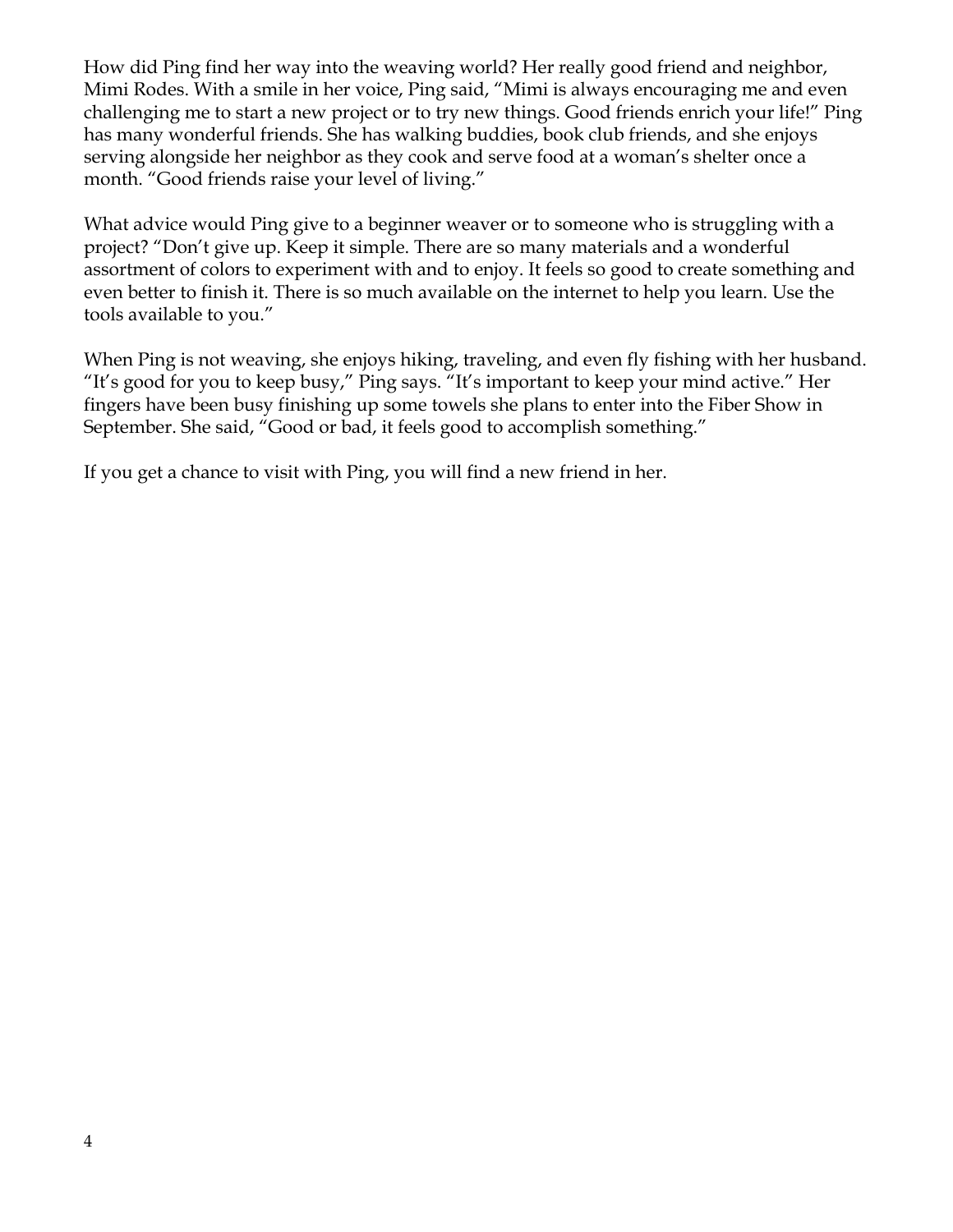# **Shuttle-Craft Bulletin: Weaving for Jacket and Dress Fabrics**

In the Bulletins of September 1933 and July 1939, Mary Meigs Atwater wrote on weaving fabric for outerwear and dresses. Her favorite fabric for these was, as in earlier bulletins, a wool fabric woven in a twill draft with tweed yarns. There is some confusion on the use of the terms "tweed" and "twill," and there is a website that gives a discussion on what is a tweed and the different types: https://www.masterclass.com/articles/what-is-tweed#8-differenttypes-of-tweed

The photo here shows a few examples of the resulting tweed fabric from the website.



1930s jacket and coat styles may be seen at the website: https://vintagedancer.com/1930s/1930s-coats-and-jacketshistory/ From this website: "Sport coats had very wide menswear style notch or peak lapel collars that could be flipped up and around the neck. Fabrics could be textured, in suiting patterns, or big prints like plaid. Tweed, checks, and herringbone in brown, tan, or blue were common."

Mary wrote that a jacket fabric that is satisfactory would be a

good tweed, woven firmly in a coarse yarn with a firm twist to withstand wear. She recommended that the fabric have similar materials in the warp and weft.

In 1939, Mary called the weaving of fabric for clothing a more serious kind of weaving, with an accent on texture rather than pattern. She wrote that it shows a manner of "coming of age" in the craft. She considered the weaving of a handsome tweed to be a real handicraft.

She described a 2/2 twill as the best of all weaves for outerwear fabric. A 3/1 twill, called double by Mary, or a fancy twill would also work. She referred to an 8-shaft fancy twill from the 1928 *Shuttle-Craft Book on American Hand Weaving* and provided a 4-shaft version in the Bulletin. Both are shown here.

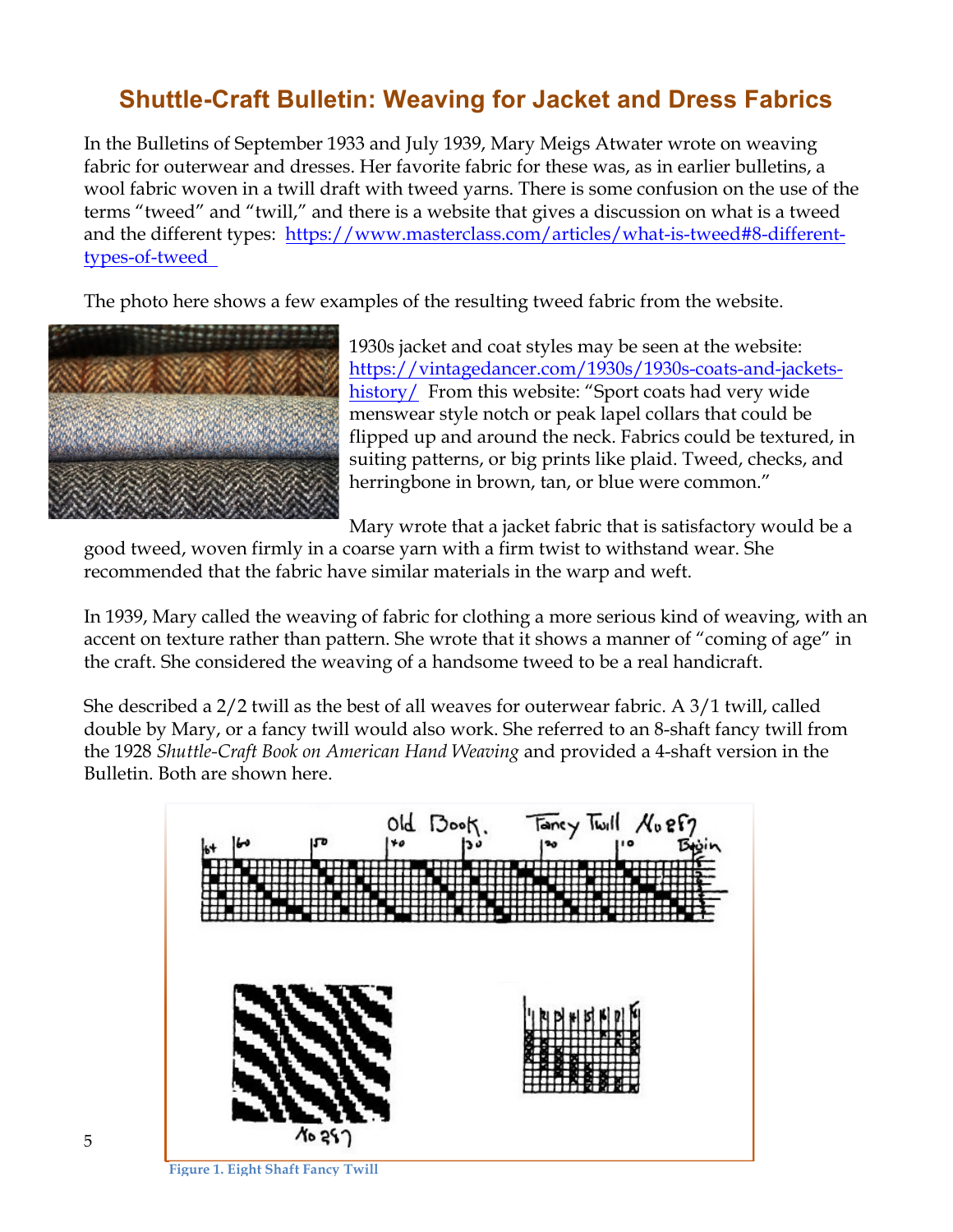

The *Recipe Book* Series IV on Fabrics for Clothing, No. 3, provides Recipes for Suiting and Coat-Fabrics. See (a) for Men's Oxford Suiting, done in both plain weave and twill. The tie-up provided shows three forms of twill. The 2/2 twill is recommended for suit material.

To weave a pleasing *texture*, Mary wrote that a weaver must work with suitable materials and an even beat. She described fabric samples she had woven in a four shaft 2/2 twill and herringbone. Her samples were woven in two or more colors, like those listed below.

She thought that color combinations required serious study and sampling, and suggested using two colors, one in the warp and another in the weft. She recommended a few color combinations. For example, blues with tans or brown; or green and tan. She considered the reds to be the "most dangerous, all the way from hot orange to reddish purple."

She provided a recipe for a warp dressing for wool as well as fabric finishing instructions. Special handling for making up a jacket or dress with handwoven fabric was noted and further described in a later bulletin.

One of the yarns she described as being appropriate for a fine wool dress fabric was the Bernat Afghan yarn set at 15 epi. A modern equivalent might be an 8/2 wool (2,240 yard per pound, 4520 mg/kg) with a suggested sett: 12/15/20 epi for plain weave/twill/ lace, according to the Handwoven Master Yarn Chart. *Maureen Wilson*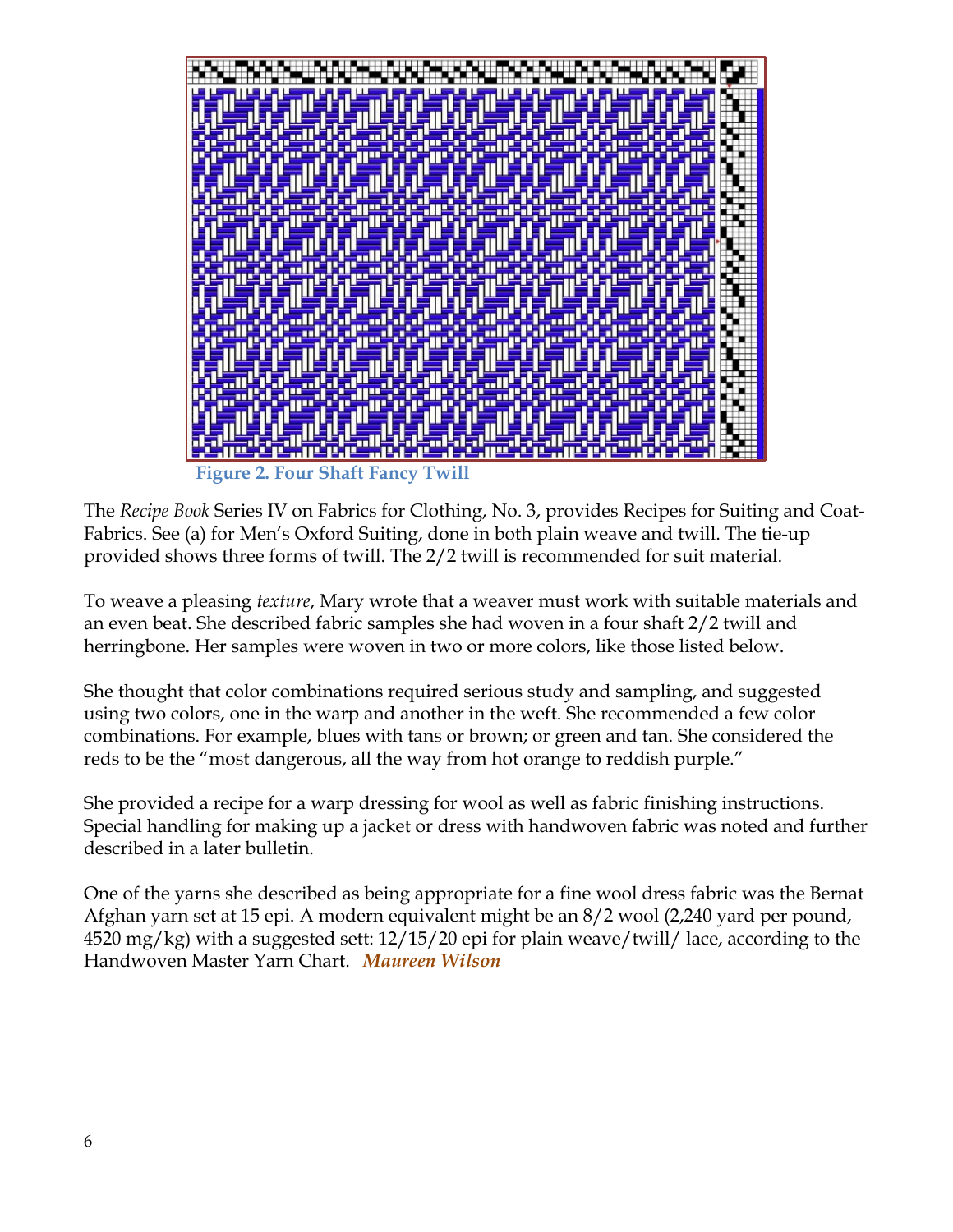# **Meetings of the Southwest Utah Weaving Branch**

### **Monday, 13 Sep 2021, 5:30 pm, St George Library**

Program: Discuss the day weaving group. Discuss outreach. We are thinking of easy outreach programs of no more than 2 hours at club houses or facilities. Examples are Brio and assisted living facilities.

Little looms. Bring what little looms you have. Tapestry, card, inkle, frames, etc. We will discuss what can be done with them and how they are set up.

### **Monday, 18 Oct 2021, 5:30 pm, St George Library**

Program: Warping variegated yarns. There are many beautiful variegated yarns for sale, but when you use them, you just get a muddy mess because the colors do not line up like you would like them to. We will talk about how to warp in way that the colors will line up.

### **Monday, 8 Nov 2021, 5:30 pm, St George Library**

Program: A round robin discussion of loom maintenance, and weaving/spinning tips and tricks.

### **Monday, 13 Dec 2021, 5:30 pm, Member residence**

Program: Holiday get together and sale. You can bring any weaving and spinning items that you would like to sell or give away.

### **Monday, 10 Jan 2022, 5:30 pm, St George Library**

TBD

### **Monday, 14 Feb 2022, 5:30 pm, St George Library**

Program: Theo Moorman technique, Linda Murie. We are looking at designing a cartoon for tapestry, Theo Moorman technique, a program on spinning, and one or more dyeing mini-workshops.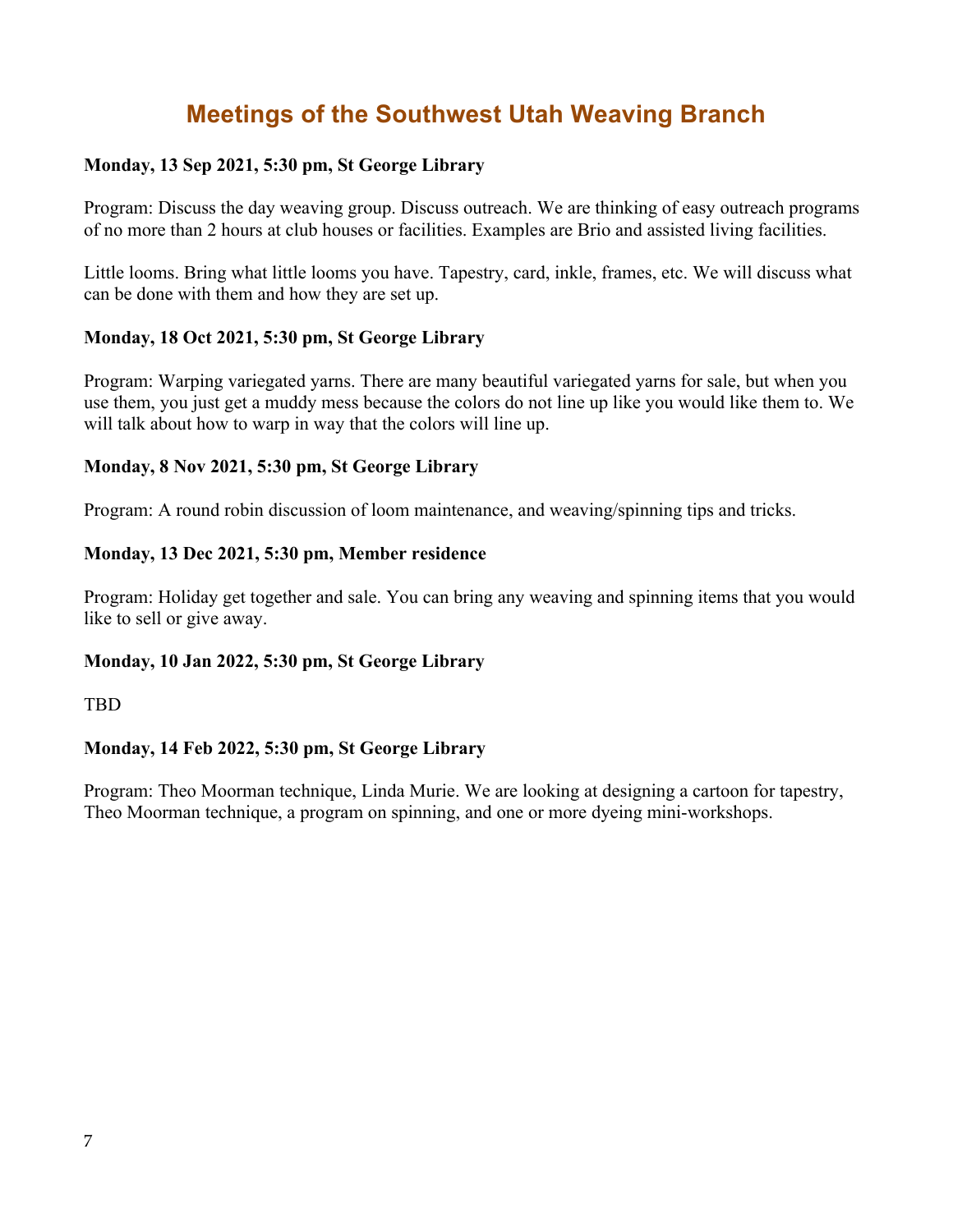# **The Shuttle-Craft Bulletin Study Group**



The 2021-2022 Guild year meeting schedule for the Shuttle–Craft Bulletin Study group is presented below**.** The next meeting will be in October. The date will be provided soon. The topic of discussion will be Summer and Winter weave, and the patterns Lisbon Star and Young Ladies' Delight, from the February and August 1928 bulletins.

The Shuttle-Craft Bulletin study group meets to discuss Mary Atwater's work from the Shuttle-Craft Bulletins. This is an informal group—if you have not participated, try a meeting. The meetings often begin with a reading from Mary Meigs Atwater's biography.

| <b>Topic</b>                                                                          | <b>Bulletins</b>                  | <b>Meeting</b><br><b>Date</b> |
|---------------------------------------------------------------------------------------|-----------------------------------|-------------------------------|
| <b>Summer &amp; Winter Weave</b><br><b>Lisbon Star</b><br><b>Young Ladies Delight</b> | Feb 1928<br>Aug 1928              | Oct 2021                      |
| <b>Christmas weaving</b>                                                              | Oct 1928<br>Oct 1929              | Dec 2021*                     |
| <b>Selling handwoven</b><br><b>Crackle weave</b>                                      | Nov 1928<br>June 1930<br>May 1929 | Feb 2022*                     |
| <b>Twill</b>                                                                          | April 1929<br>Oct 1936            | Apr 2022                      |
| <b>Camp weaving</b><br><b>Portable Weaving</b>                                        | June 1929<br>June 1936            | June 2022                     |
| Modern art & weaving<br>Design<br>2000 - 2010 - 2020 - 20<br>$\frac{1}{2}$ 1:         | <b>July 1929</b><br>August 1946   | Aug 2022                      |

\*online zoom meeting planned